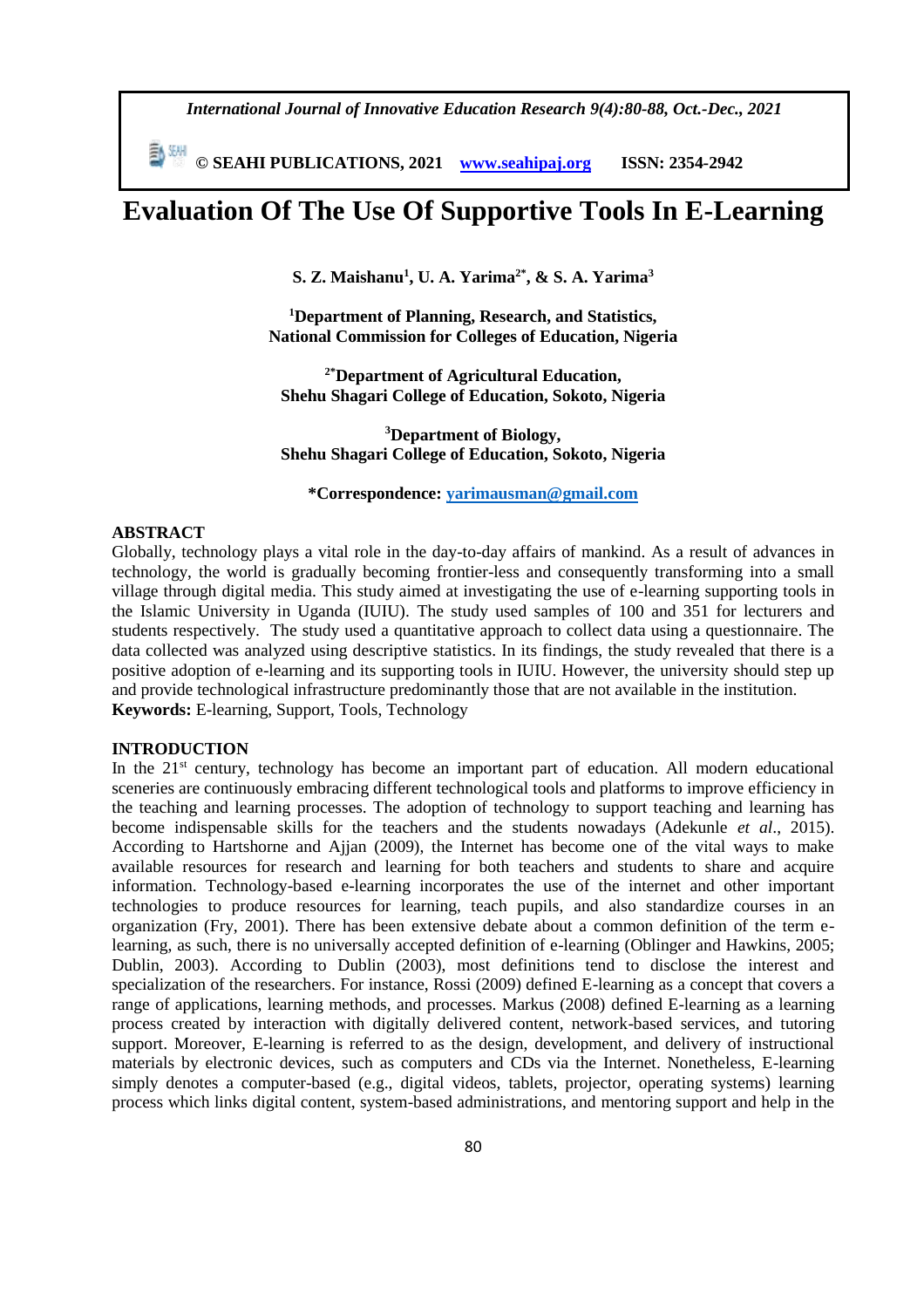students and teachers interaction (Sunday *et al*., 2018; Abdulhamid *et al*., 2017; Zhang *et al*., 2010; Arghya *et al*., 2020).

In e-learning, the interaction between the learner, the instructor, and the learning content is mediated by the use of ICT (Mackintosh and Daniel, 2009). E-learning comprises all forms of electronics that support learning and teaching. The information and communication systems, whether networked learning or not, serve as specific media to implement the learning process. According to Jia *et al*., (2011), E-learning offers new prospects for learning and leads to strong changes in educational practice. For instance, the idea of the old-fashioned way of education does not fall in line with the modern era of lifelong learning where the traditional roles of teachers and students are changing (Marold *et al*., 2002); thus, e-learning emerged as the best option. Furthermore, e-learning becomes typically useful in circumstances where there are limited or no ways to facilitate teaching (Horn and Staker, 2011). For example, in schools that are incapable of offering an extensive set of courses with highly qualified teachers in certain subject areas; in remedial courses for students who need to recover grades to be able to graduate; in the advanced courses that are offered off campuses; and with home-schooled and homebound students. In conventional teaching, is instructor-centric, where the instructor mainly controls class content, including topic, course material, progress, and discussions (Baloian *et al*., 2000). However, Brown and Smith, (2013), the role of communication and interaction in the learning process are very vital factors in contemporary educational standards.

Technology is the basic factor in the development of e-learning, and it refers to requirements such as networks, hardware, software, computers, radio, audio cassettes, video, and Internet access: "The technological dimension of the e-Learning framework examines issues of technology infrastructure in elearning environments. This includes infrastructure planning, hardware, and software" (Khan, 2003). Thus, the technological requirement also includes projectors, Multimedia Laboratories, E-books and Education resource and planning (ERP), and a Virtual learning environment. Another factor related to technology is software and interface design: "The interface design refers to the overall look and feel of elearning programs. Interface design dimension encompasses page and site design, content design, navigation, and usability testing" (Khan, 2003,). Thus, the technological dimension should also include pedagogical and technical staff. Adequate technical support is an important part of the implementation and integration of ICT and e-learning in an education system (Sife *et al*., 2007).

Suitable infrastructure for information and communication development, (i.e. internet, extranet, intranet) is seen as one of the biggest challenges in the implementation of e-learning in higher education institutions, particularly in developing countries (Fares, 2007). An E-learning environment must provide students and teachers with a high degree of reliability and accessibility. The problem of e-learning policy is the major factor affecting the regulatory framework in most of the African institutions of high learning. Luboobi (2007) observes that the regulatory structure for telecommunications, ICT are still preventive in most African countries. There is an increasing quest for use of technology to facilitate efficiency in education (Onyema, 2019), as several academic institutions are investing in technological facilities that encourage e-learning activities. As such, this paper investigates the use of technological tools that supports e-learning in teaching and learning processes at the Islamic University in Uganda.

#### **METHODOLOGY**

# **The population of the study**

The population for the study covered students and academic staff in the Islamic University in Uganda, Mbale Main Campus. The campus had a total population of 4,714 students from six faculties and 279 academic staff.

### **Sample size and sampling technique**

The sample for this study was drawn from the entire population of 6 faculties and a total of 100 teaching staff were randomly selected from the total population of 279. Additionally, 351 students were randomly selected from the total population of the students. The student respondents were sampled using a proportionate stratified sampling technique.

The formula used for sampling strategies was: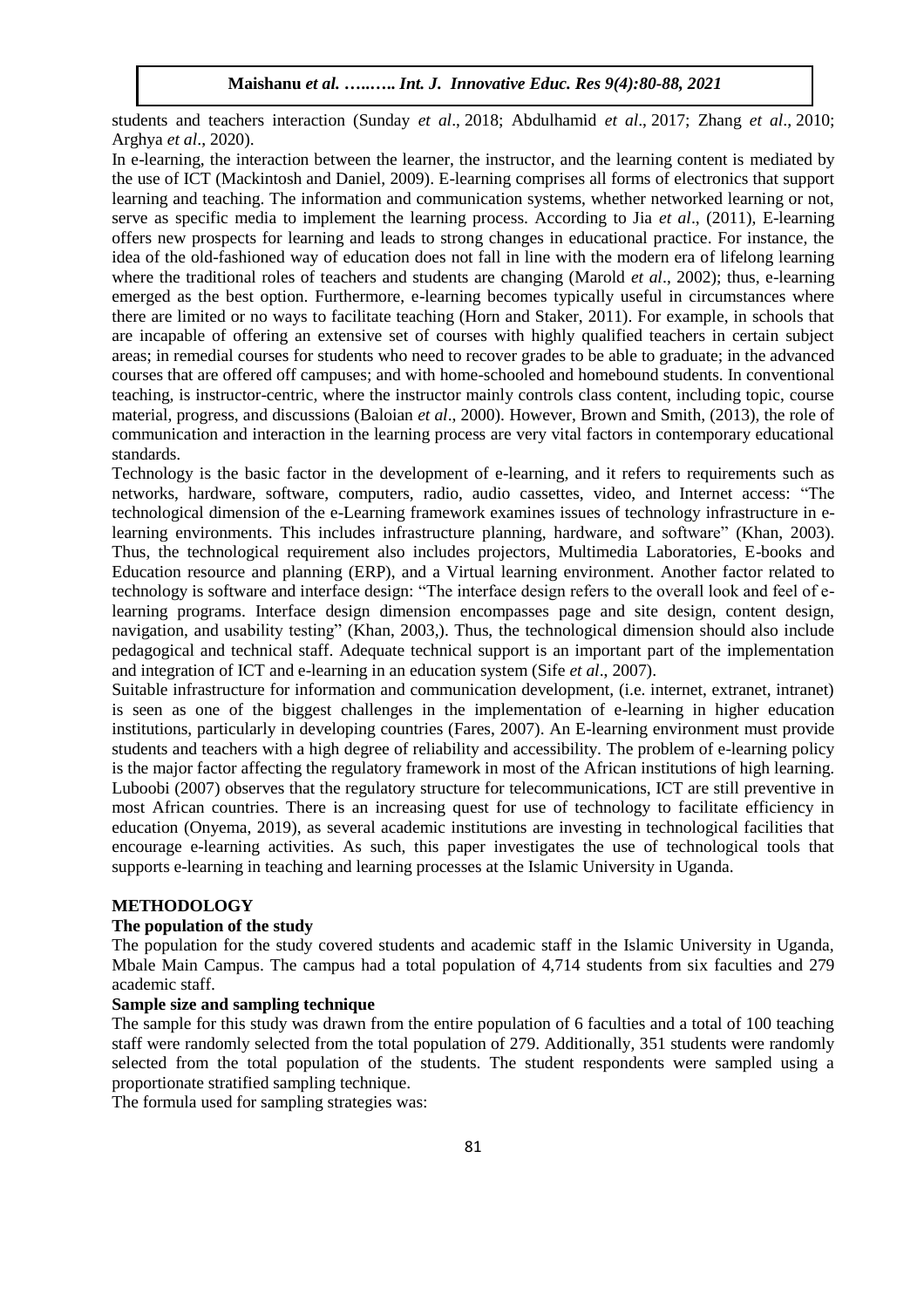**Faculty Population** \* **Total sample.** (Krejcie and Morgan, 1970) Total no.of Population

For example, for FASS its sample was calculated thus,  $\frac{893}{4714}$  \* 351  $\approx$  67

A Simple Random Sampling was likewise used to select 100 members of the academic staff out of a total of 297 members.

# **Data analysis**

The responses were analyzed using basic descriptive statistics including frequencies and percentages using the Statistical Package for Social Science (SPSS, Version 20). The data was presented using tables.

#### **RESULTS AND DISCUSSION**

Table 1: Integrating Google search

| O<br>O<br>O<br>Respondents | Frequency | Percent $(\% )$ |
|----------------------------|-----------|-----------------|
| Academic staff             |           |                 |
| <b>Strongly Agree</b>      | 5         | 9.4             |
| Agree                      | 29        | 54.7            |
| Neutral                    | 7         | 13.2            |
| Disagree                   | 0         | 0.00            |
| <b>Strongly Disagree</b>   | 12        | 22.6            |
| Total                      | 53        | 100             |
| <b>Students</b>            |           |                 |
| <b>Strongly Agree</b>      | 66        | 32.7            |
| Agree                      | 60        | 29.7            |
| Neutral                    | 31        | 15.3            |
| Disagree                   | 35        | 17.3            |
| <b>Strongly Disagree</b>   | 10        | 5               |
| Total                      | 202       | 100             |

The result from table 1 showed that 5 (9.4%) and 29 (54.7%) of the academic staff strongly agreed and agreed that Google search was integrated into teaching and learning at IUIU, while 12 (22.6%) and 7 (13.2%) strongly disagreed and undecided respectively. For the Students part, 66 (32.7%) of the students strongly agreed that Google search is used in the teaching and learning process in their institution, while 60 (29.7%) of the students agreed, 31 (15.3%) were neutral. However, 35 (17.3%) of the respondent disagreed and 10(5%) of the respondents strongly disagreed that Google search is used in the teaching and learning process at IUIU.

The result indicated that 34 (64.1%) of the academic staff and 126 (62.4%) of the students revealed that Google search is one of the e-learning components that were currently integrated into the teaching and learning process at IUIU. These findings are supported by Dhanani (2020), who concluded that Search Engines can be used in the teaching and learning setting as a pedagogy, and are an active learning tool that fosters reflection and metacognition.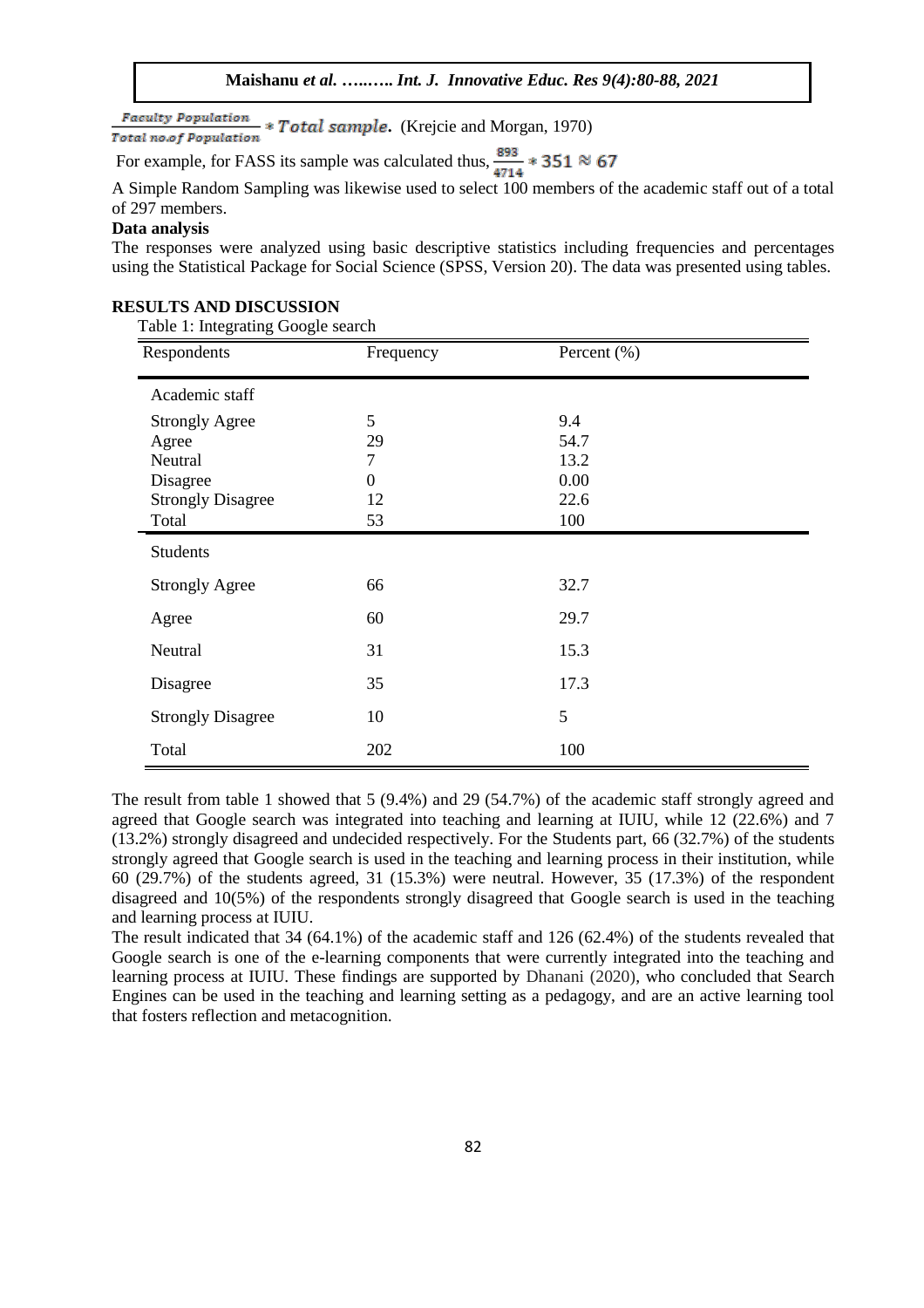| Respondents                              | Frequency        | Percent (%) |  |
|------------------------------------------|------------------|-------------|--|
| Academic staff                           |                  |             |  |
| <b>Strongly Agree</b>                    | 9                | 17          |  |
| Agree                                    | 37               | 69.8        |  |
| Neutral                                  | $\boldsymbol{0}$ | 0.00        |  |
| Disagree                                 | 7                | 13.2        |  |
| <b>Strongly Disagree</b>                 | $\boldsymbol{0}$ | 0.00        |  |
| Total                                    | 53               | 100         |  |
| <b>Students</b><br><b>Strongly Agree</b> | 25               | 12.4        |  |
| Agree                                    | 143              | 70.8        |  |
| Neutral                                  | 9                | 4.5         |  |
| Disagree                                 | 18               | 8.9         |  |
| <b>Strongly Disagree</b>                 | $\tau$           | 3.5         |  |
| Total                                    | 202              | 100         |  |

Table 2 showed that 9 (17%) and 37 (69.8%) of the lecturers strongly agreed and agreed respectively that re-usable learning tools are used in teaching and learning processes at IUIU. While 7 (13.2%) of the lecturers disagreed. However, 25 (12.4%) of the students strongly agreed that Re-usable learning tools in the teaching and learning process in the university. Moreover, 143 (70.8%) of the students agreed, 9 (4.5%) were neutral. Furthermore, 18 (8.9%) of the respondent disagreed and 7 (3.5%) strongly disagree that Re-usable learning tools are used in the teaching and learning process at IUIU.

Findings of this study discovered that 46 (76.8%) of the academic staff and 168 (83.4%) of the students opined that re-usable learning tools like CD-ROM, DVD, Videotape are some of the technological infrastructures currently used in conducting lectures. It was suggested that re-usable learning tools like. CDs, DVDs can be used to store learning materials, record lectures, and other teaching and learning processes. This is in line with El-Khouly (2008), who argued that the internet is indisputably a thrilling medium for the delivery of educational content these days. However, it poses some limitations to what the instructor can offer to the learners. As such, some reusable tools e.g. CD-ROM technology can be used to augment e-learning courses.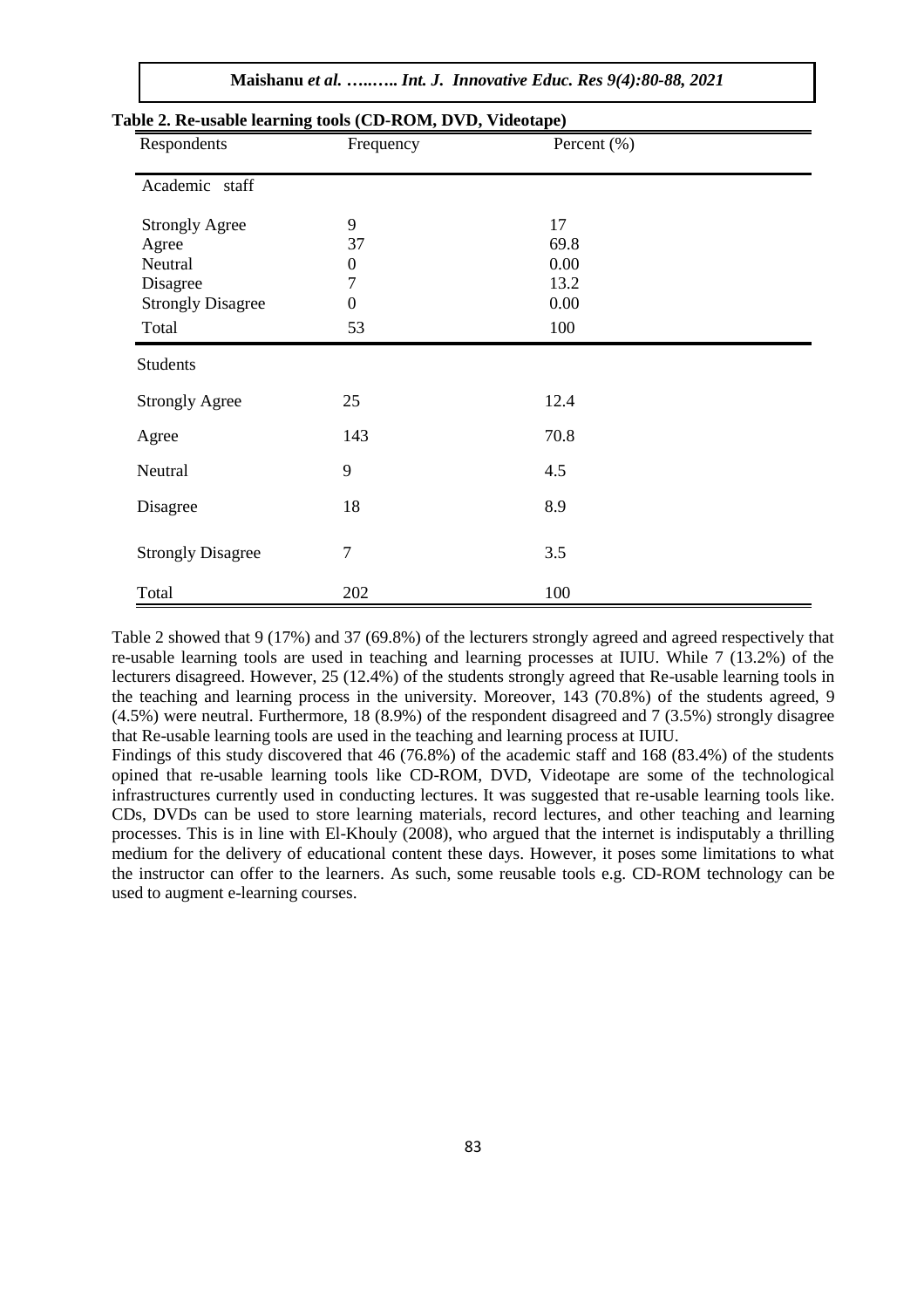| Respondents              | Frequency | Percent $(\% )$ |
|--------------------------|-----------|-----------------|
| Academic staff           |           |                 |
| <b>Strongly Agree</b>    | 21        | 39.6            |
| Agree                    | 28        | 52.8            |
| Neutral                  | 4         | 7.5             |
| Disagree                 | $\theta$  | 0.00            |
| <b>Strongly Disagree</b> | $\theta$  | 0.00            |
| Total                    | 53        | 100             |
| <b>Students</b>          |           |                 |
| <b>Strongly Agree</b>    | 116       | 57.4            |
| Agree                    | 76        | 37.6            |
| Neutral                  | 10        | 5               |
| Disagree                 | $\theta$  | 0.00            |
| <b>Strongly Disagree</b> | 0         | 0.00            |
| Total                    | 202       | 100             |

Table 3. Enterprises resource planning (ERP) use

The result displayed in Table 3 indicated that 21 (39.6%) and 28 (52.8%) of the lecturers strongly agreed and agreed that Enterprises Resource Planning (ERP) is used in teaching and learning processes at IUIU, while 10 (5%) of the lecturers were neutral. From the student's perspectives, 116 (57.4%) of the respondents strongly agreed that Enterprises resource planning (ERP) is used in the teaching and learning process at IUIU and 76 (37.6%) also agreed while 10 (5%) were neutral. These findings 49 (92.4%) of the academic staff and 192 (95%) of the students revealed that Enterprises resource planning (ERP) is one of the e-learning supporting tools that were integrated into the teaching and learning process at IUIU. The findings can be justified by the fact that each student is allocated a password portal on ERP. This compelled each of the students to visit the ERP website looking for articles, knowledge content e-books, and references. Khan, (2003) made similar conclusions, where he declared that ERP is one of the elearning supporting technologies that promote teaching and learning processes.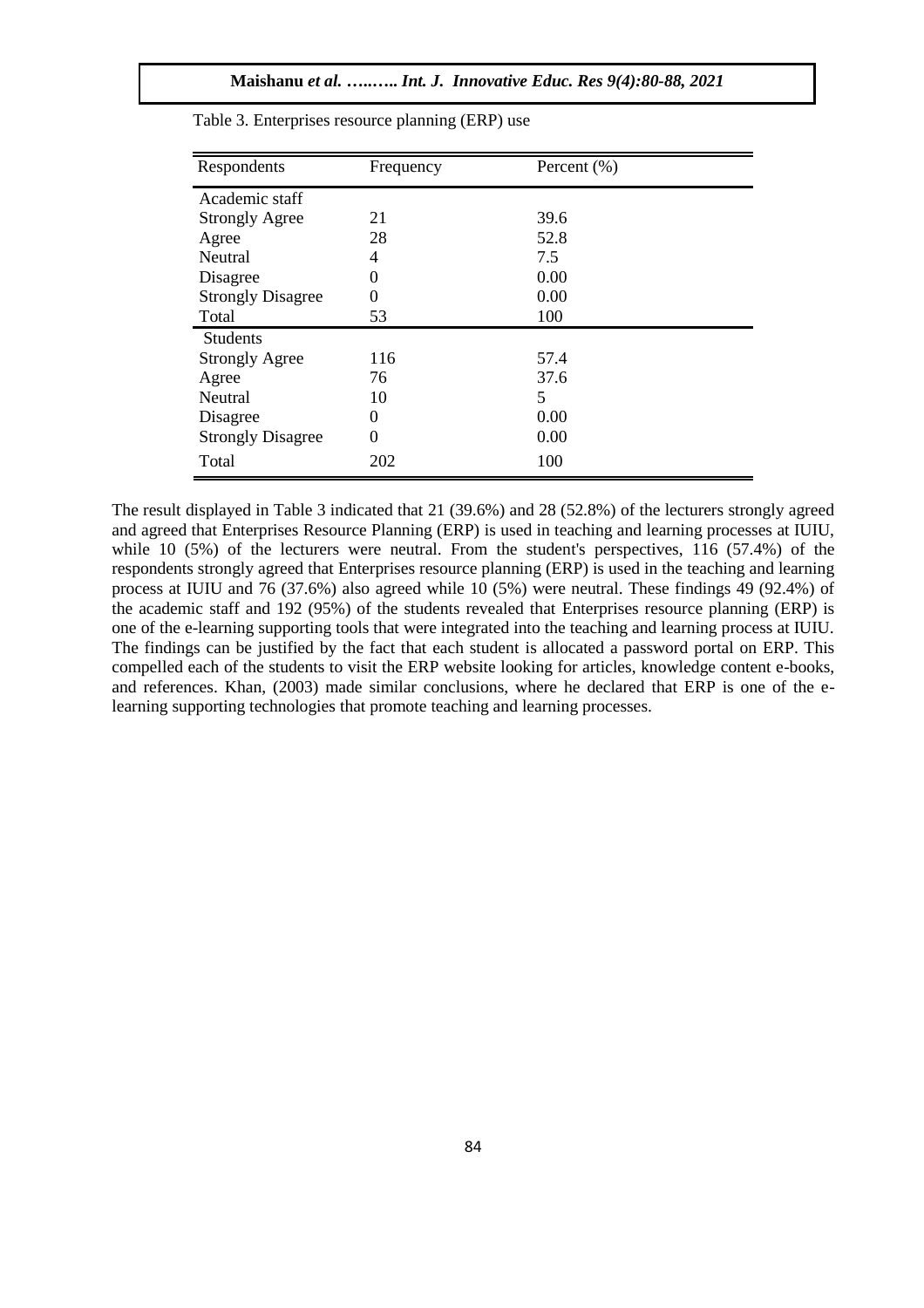| Table 4. Integrating Online discussion<br>Respondents | Frequency        | Percent $(\% )$ |  |
|-------------------------------------------------------|------------------|-----------------|--|
|                                                       |                  |                 |  |
| <b>Students</b>                                       |                  |                 |  |
| <b>Strongly Agree</b>                                 | 9                | 4.5             |  |
| Agree                                                 | 71               | 35.1            |  |
| Neutral                                               | 45               | 22.3            |  |
| Disagree                                              | 47               | 23.3            |  |
| <b>Strongly Disagree</b>                              | 30               | 14.9            |  |
| Total                                                 | 202              | 100             |  |
| Academic staff                                        |                  |                 |  |
| <b>Strongly Agree</b>                                 | $\boldsymbol{0}$ | 0.00            |  |
| Agree                                                 | 12               | 22.6            |  |
| Neutral                                               | 11               | 20.8            |  |
| Disagree                                              | 29               | 54.7            |  |
| <b>Strongly Disagree</b>                              | $\mathbf{1}$     | 1.9             |  |
|                                                       |                  |                 |  |

**Maishanu** *et al.* **…..…..** *Int. J. Innovative Educ. Res 9(4):80-88, 2021*

The result in Table 4 designated that 9 (4.5%) and 71 (35.1%) of the student strongly agreed and disagreed that online discussion is used in the teaching and learning process at IUIU. While 30 (14.9%) and 47 (23.3%) of the students strongly disagreed and disagreed and 45 (22.3%) were neutral. For the educators, 12 (22.6%) of the lecturers agreed that online discussion is used in the teaching and learning process at IUIU. Only 1 (1.9%) and 29 (54.7%) of the lecturers strongly disagreed and disagreed, while 29 (54.7%) were undecided. The findings here revealed that 80 (39.6%) of the students agreed while 30 (56.6%) of the academic staff disagreed, therefore there is a conflict of agreement between the lecturers and students. This implies that, although some of the students agreed to have used it, the online discussion is not officially a component of the teaching and learning process at IUIU. Online Discussion Forum is a supportive tool to enhance interactive learning and student-teacher communication. However, further research needs to be conducted on it.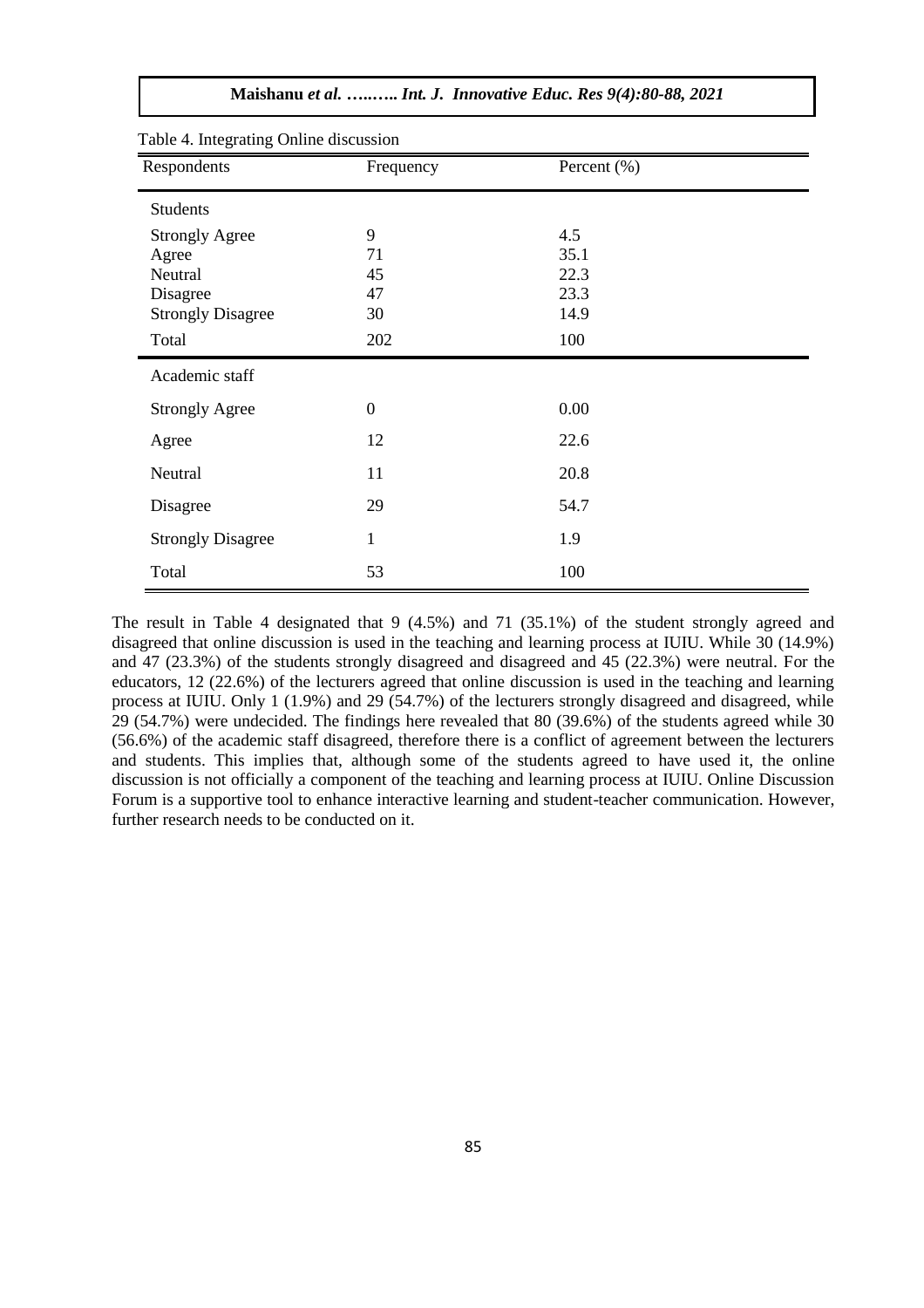**Maishanu** *et al.* **…..…..** *Int. J. Innovative Educ. Res 9(4):80-88, 2021*

| Respondents              | Frequency | Percent |
|--------------------------|-----------|---------|
| <b>Students</b>          |           |         |
| <b>Strongly Agree</b>    | 11        | 5.4     |
| Agree                    | 81        | 40.1    |
| Neutral                  | 64        | 31.7    |
| Disagree                 | 31        | 15.3    |
| <b>Strongly Disagree</b> | 15        | 7.4     |
| Total                    | 202       | 100     |
| Academic staff           |           |         |
| Strongly agree           | 12        | 22.6    |
| Agree                    | 12        | 22.6    |
| Neutral                  | $6\,$     | 11.3    |
| Disagree                 | 10        | 18.9    |
| <b>Strongly Disagree</b> | 13        | 25.5    |
| Total                    | 53        | 100     |

Table 5. Integration of Web-based learning

The result in Table 5 revealed that 11 (5.4%) and 81 (40.1%) of the students strongly agreed and agreed that Web-based learning is used in the teaching and learning process at IUIU, while 31 (15.3%) and 15 (7.4%) of the students strongly disagreed and disagreed, and 64 (31.3%) were neutral. The result also highlighted that 12 (22.6%) of the lecturers equally strongly agree and agree that Web-based learning is used in the teaching and learning process at IUIU, while 10 (18.9%) of the lecturers disagreed and 6 (11.3) of the respondents were neutral. However, 13 (25.5%) of the respondent strongly disagreed. Based on the findings of this study, 92(45.5%) of the students and 24(45.2%) of the academic staff agreed that Web-based learning was integrated into the teaching and learning process at IUIU.

Web-based learning accessible from within a core application can also often qualify as online learning. However, having to search for or open a separate application to access materials does not qualify as online learning since the materials are not readily accessible. According to Stojanovic (2001), Web-based learning is the emerging technology aiming at web-based information and services that would be understandable and reusable by both humans and machines. It is predicted that web technologies will influence the next generation of e-learning systems and applications.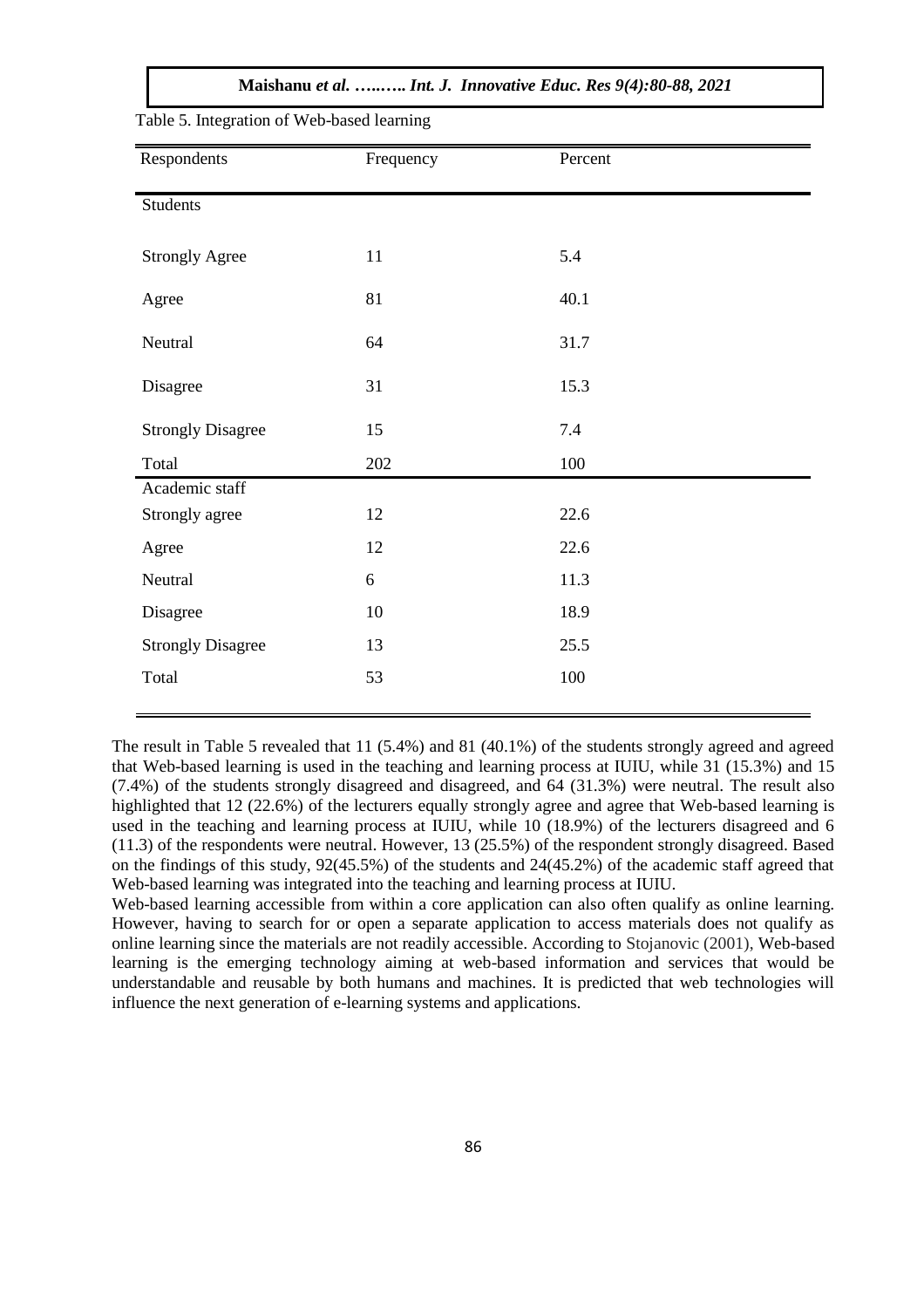| Table 6. Integrating use E-mail |           |                 |  |
|---------------------------------|-----------|-----------------|--|
| Respondents                     | Frequency | Percent $(\% )$ |  |
| Academic staff                  |           |                 |  |
| <b>Strongly Agree</b>           | $\Omega$  | 0.00            |  |
| Agree                           | 33        | 62.3            |  |
| Neutral                         | 7         | 13.2            |  |
| Disagree                        | 11        | 20.8            |  |
| <b>Strongly Disagree</b>        | 2         | 3.8             |  |
| Total                           | 53        | 100             |  |
| <b>Students</b>                 |           |                 |  |
| <b>Strongly Agree</b>           | 62        | 30.7            |  |
| Agree                           | 77        | 38.1            |  |
| Neutral                         | 14        | 6.9             |  |
| Disagree                        | 32        | 15.8            |  |
| <b>Strongly Disagree</b>        | 17        | 8.4             |  |
| Total                           | 202       | 100             |  |

# Table 6 indicated that 33 (62.3%) of the academic staff agreed that email was used in the teaching and learning process at IUIU and 7 (13.2%) of the respondents were neutral. However, 11 (20.8%) and 2(3.8%) disagreed and strongly disagreed. Based on the findings of this study, E-mail is one of the Elearning supporting tools that are integrated into teaching and learning processes at IUIU. Furthermore, 62 (30.7%) of the students strongly agreed that E-mailing learning is used in the teaching and learning process at IUIU, while 77 (38.1%) of the students agreed, 14 (6.9%) were neutral. However, 32 (15.8%) and 17 (8.4%) of the respondent strongly disagreed and disagreed. Based on these figures, 40 (75.5%) of the lecturers and 139 (68.8%) of the students agreed that E-mailing is currently used in teaching and learning processes at IUIU. This could be attributed to the practice of some academic staff who send materials to students via e-mail. Accordingly, Tegmen (2021), indicated that providing feedback to users via email is the most effective strategy in enhancing teaching and learning processes. Thus, using a positive wording style does influence the engagement in the most advantageous manner.

# **CONCLUSION**

This study evaluates the use of e-learning supporting tools in teaching and learning processes in the Islamic University of Uganda. The study revealed that e-learning supporting tools are not entirely new to the institution, and are beneficial to both the students and the lecturers. The study recommends that the university should also strive to provide technological infrastructure particularly those that are not available within its environment.

#### **REFERENCES**

- Abdulhamid, T. H., Shafiu, M. T., & Murtala, A. (2017). Perpetuation intention of using e-learning among universities students in Nigeria. *Int J Sci Technol Manag*, *6*(5), 28-41.
- Adekunle, S. E., Adepoju, S. A., & Abdullahi, M. B. (2015). Perception of students on computer utilization and academic performance in the north-central geopolitical zone of Nigeria.
- Arghya, R., Pradip, K. B., & Shilpee, A. D. (2020). Psychological analytics-based technology adoption model for effective educational marketing in digital and social media marketing, emerging applications, and theoretical development. *Switzerland: Springer*.
- Baloian, N. A., Pino, J. A., & Hoppe, H. U. (2000). A teaching/learning approach to CSCL. In *Proceedings of the 33rd Annual Hawaii International Conference on System Sciences* (pp. 10-pp). IEEE.

Brown, S., & Smith, B. (2013). *Research, teaching, and learning in higher education*. Routledge.